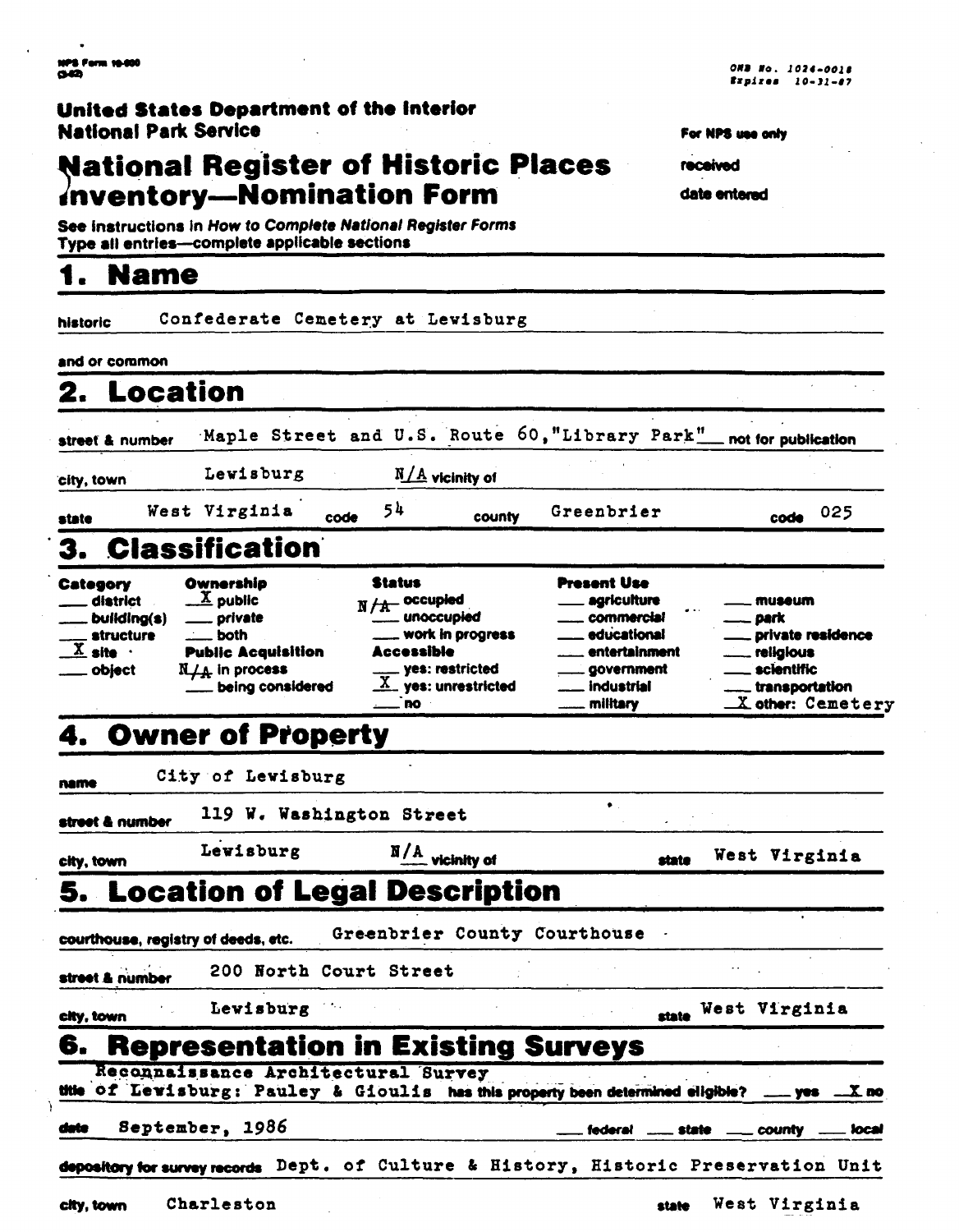# 7. Description

| Condition<br>$X$ excellent<br>$\equiv$ good<br>. fair | deteriorated<br>ruins<br>. unexposed | <b>Check one</b><br>. unaltered<br>. altered | Check one<br>$-\frac{\Lambda}{\Lambda}$ original site<br><u>__</u> _ moved<br>date | X/A |  |
|-------------------------------------------------------|--------------------------------------|----------------------------------------------|------------------------------------------------------------------------------------|-----|--|
|                                                       |                                      |                                              |                                                                                    |     |  |

### Describe the present and original (if known) physical appearance

The Confederate Cemetery at Lewisburg is located atop a high knoll that overlooks the Lewisburg National Register Historic District in Greenbrier County, West Virginia. The cemetery is situated at the terminus of a trail-like greenway that is, basically, a continuation of Maple Street, after Maple Street crosses U.S. Route **60** via a small steel pony truss bridge. At the beginning of the trail there are "rock sculptures" and the trail is followed **by** a split-rail wooden fence. Interpretive wooden markers, erected by the Lewisburg Historic Landmark Commission, follow the greenway until it terminates at the Confederate Cemetery. The Cemetery can be reached by automobile on the west side by a gravel road that is an off-road of McElhanny Road.

The cemetery itself is enclosed by a wrought-tron fence, approximately six feet high, that is rectangular in configuration. **The** fence extends **1.06** feet across the front, inclusive of a large wrought-iron drop latch entrance gate (the only entrance to the cemetery) and 99 feet at the rear. It extends 95 feet on one adde and 92 feet on the other (north) side. **A** large, regulation size flag pole stands beside the entrance to the gate.

In the center of the enclosed cemetery rectangle is the principal feature of the cemetery; the final resting place of 95- unknown Confederate dead from the Battles of Lewisburg and Droop Mountain (see Part 8). These graves are buried beneath a raised earthen mound that is in the shape of a Christian cross. The mound is raised approximately three feet high. The cross measures 80 feet 5 inches from top to bottom, while the crossing "arm" of the cross extends fifty three feet. The body and arms of the cross are approximately ten feet in width. The mound dominates this small cemetery, although to the rear, against the west fence, are three individual markers, placed on beyond each end of the "arm" of the cross and one beyond the "head" of the cross that mark the three single graves of soldiers, as well as a small commemorgtive marker to the unknown dead that is of more recent origin than the others.

Within the fence of the Confederate Cemetery, along its outer periphery so as not to encroach upon the mound, are large shade trees, eight in number. These give the entire cemetery **s** shaded and arbored ambiance that enhances the quasi-rural setting of the place.

All man-built structures within the cemetery; the mound, the **four**  monuments, and the wrought-iron fence that encloses it, contribute to the cemetery's significance. There are no non-contributing structures. There are no known archeological resources.

The Confederate Cemetery of Lewisburg, sitting atop a hill overlooking historic Lewisburg, is uniquely landscaped and is a highly significant landmark in Greenbrier County, West Virginia.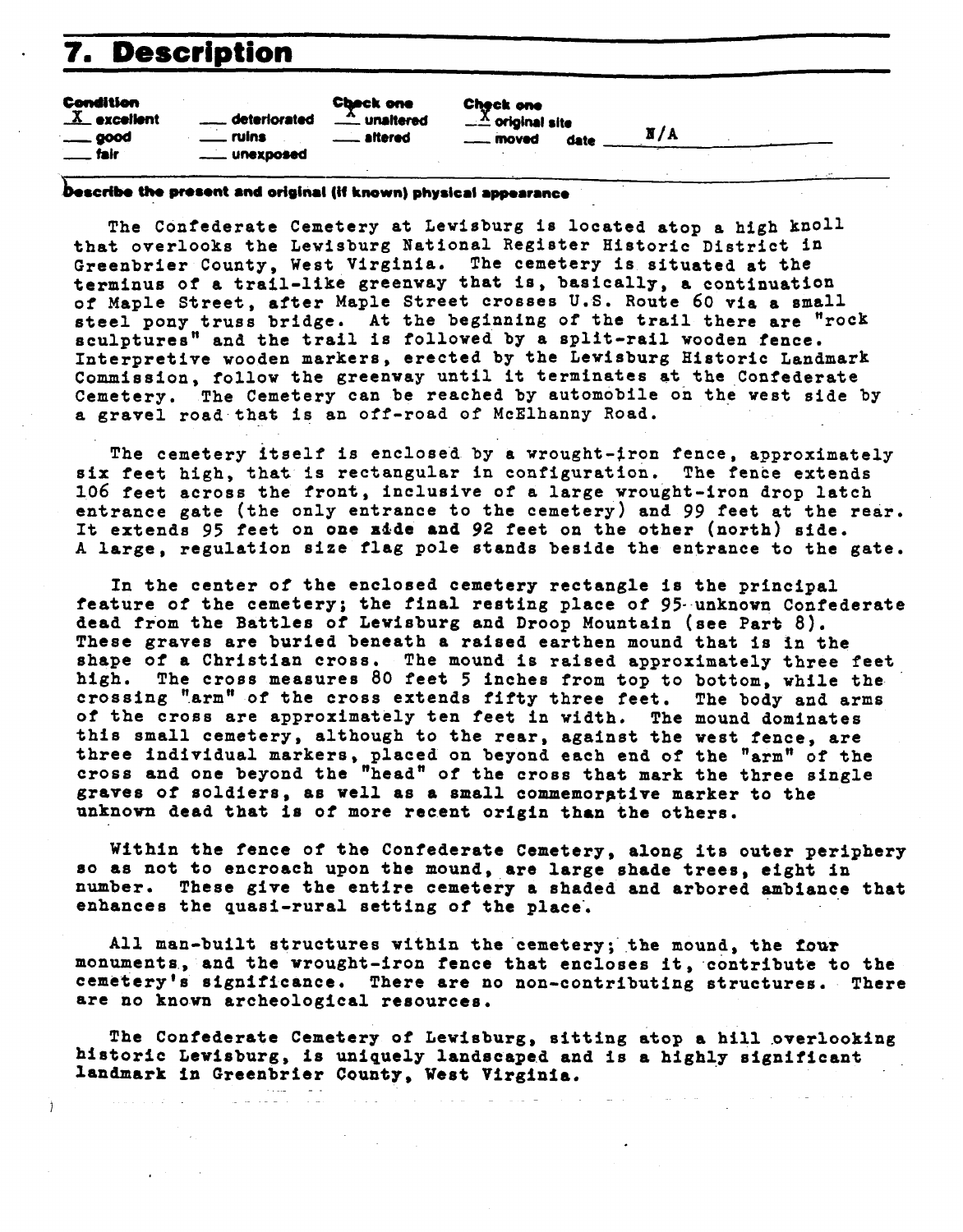## **8. Significance**

| Areas of Significance-Check and justify below<br>Period<br>$\mathbb{R}$ and scape architecture  religion<br>. . community planning<br>---- archeology-prehistoric<br>__ prehistoric<br>$\overline{\phantom{a}}$ science<br>$\sim$ $\sim$ 1aw $\sim$<br>$\blacksquare$ conservation<br>archeology-historic<br>$-1400 - 1499$<br>$\frac{1}{2}$ sculpture<br><b>Lease literature</b><br>$\ldots$ economics<br>____ agriculture<br>$L = 1500 - 1599$<br>$\frac{1}{2}$ social/<br>. X military<br>$\overline{\phantom{a}}$ education<br>$\overline{\phantom{a}}$ architecture<br>$\frac{1}{2}$ 1600-1699<br>humanitarian<br>$---$ music<br>_ engineering<br>$\overline{\phantom{a}}$ art<br>$\frac{1700 - 1799}{0.2}$ 1800-1899<br>____ theater<br>exploration/settlement  philosophy<br>____ transportation<br>___ politics/government<br>industry<br>_____ communications<br>$-1900-$<br>$\underline{X}$ other (specify)<br><u>se invention</u><br>Not Known<br><b>Builder/Architect</b> | 8.                    | <b>Significance</b> |  |               |
|---------------------------------------------------------------------------------------------------------------------------------------------------------------------------------------------------------------------------------------------------------------------------------------------------------------------------------------------------------------------------------------------------------------------------------------------------------------------------------------------------------------------------------------------------------------------------------------------------------------------------------------------------------------------------------------------------------------------------------------------------------------------------------------------------------------------------------------------------------------------------------------------------------------------------------------------------------------------------------------|-----------------------|---------------------|--|---------------|
|                                                                                                                                                                                                                                                                                                                                                                                                                                                                                                                                                                                                                                                                                                                                                                                                                                                                                                                                                                                       |                       |                     |  | Local History |
|                                                                                                                                                                                                                                                                                                                                                                                                                                                                                                                                                                                                                                                                                                                                                                                                                                                                                                                                                                                       | <b>Specific dates</b> | 1862; c.1870        |  |               |

### **Statement of Significance (in one paragraph)**

The Confederate Cemetery at Lewisburg, resting atop an eminence overlooking the Lewisburg Historic District in Greenbrier County, West Virginia, is significant as the only military cemetery of its landscaped configuration in West Virginia,<sup>1</sup> and as one of the state's only cemeteries of Confederate dead.<sup>2.</sup> It is also significant as the only physical reminder of any consequence of the locally important Civil War Battle of Lewisburg.<sup>3.</sup>

#### Explanatory Notes

**1.** The Confederate Cemetery in Lewisburg, sitting atop a high knoll overlooking historic Lewisburg, West Virginia, is a rectangular area surrounded by a finely crafted wrought-iron fence. The burials themselves, ninety-five in number, lie within a large mound, approximately three feet high, that is in the configuration of a large cross. The cross measures **80** feet 5 inches long, with the cross bar extending 53 feet, While there are some military cemeteries in West Virginia, most notably the Grafton National Cemetery, this is the only such cemetery to consist of this distinct landscaped feature.

**2-** The Confederate Cemetery at Lewisburg is one of the state of West Virginia's only cemeteries devoted almost exclusively to the burial of Confederate battle casualties. Certainly West Virginia, which according to conservative estlmates, gave 10,000 soldiers to fight for the Confederate cause, contains the graves of many Confederate veterans and some Confederate battle deaths, most of these burials lie within existing larger cemeteries. In some, the veterans are randomly placed, as chance would allow, while other burials, at best, **lay** within "confederate Cemetery" sections in larger cemeteries. An outstanding example of this latter type is the Confederate Cemetery in Charleston's Springhill Cemetery (recently listed in the National Register of Historic Places). There are also several examples in West Virghia of small, somewhat isolated burials, generally containing less than a sozen graves, in various degrees of upkeep and preservation. The Confederate Cemetery at Lewisburg is, hovever, the largest and best preserved of the few extant Confederate cemeteries in the state of West Virginia.

3. The Confederate Cemetery at Lewisburg contains the graves of ninety-five unknown Confederate soldiers who fell in the Battle of Lewisburg (May 23, 1862), and of Droop Mountain (November 6, 1863). While the battlefield at Droop Mountain, in nearby Pocahontas County, is preserved in the form of a itate park and is listed in the Bational Register, there are no extant - and is listed in the Bational Register, there are no extant - -<br>"eminders of the locally significant Battle of Lewisburg, excepting a historic )highway marker and a **few** shell and bullet holes in buildings still standing **from** that time. The Battle of Lewisburg was fought between Federal forces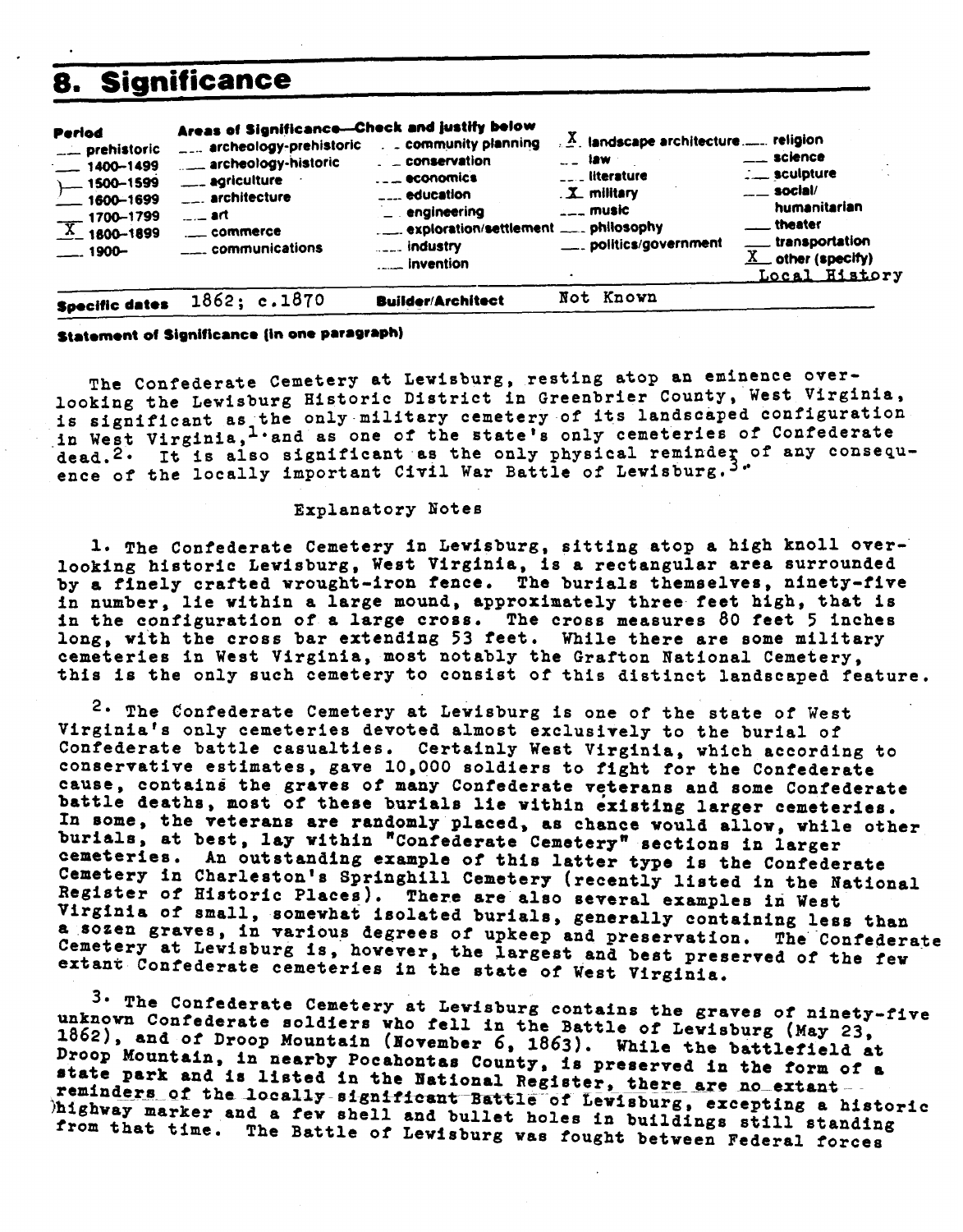**NPS Form 10-900-4**  $0.12$ 

## **United States Department of the Interior National Park Service**

## **National Register of Historic Places Inventory-Nomination Form**

**2** 

**Continuationsheet** 'Onfederate Cemetery **Itemnumber** 8 **page** 

under the command of Colonel (later General) George Crook who had occupied the town in early May, and Confederate forces under General Henry Heth. **A** part of the Federal line of battle ran through the present location of the cemetery. The Confederates lost 80 killed in battle, and the majority of these were buried in the Lewisburg Confederate Cemetery. Later, about 1870, some of the unknown dead from Droop Mountain were interred here, and the cemetery assunmed its present configuration.

There are, within the enclosed area of the cemetery, three individual monuments to Confederate soldiers, all of them at the rear of the cemetery. These mark the graves of captain J.W. Brannan (1834-1870), Colonel Mordecia Halstead (1808-1863), and J. W. Rogers (1836-1914). The Brannam monument bears an inscription that tells that it was made by "Smith & Rippella, Charleston, W.Va." There is also a small monument, bronze tablet implanted in stone, at the head of the cross which commemorates the 95 unknown dead. This marker was placed here by the Federal government in 1956.

The Confederate Cemetery at Lewisburg is, then, significant as the only Civil War cemetery in the state of West Virginia with its unique landscaped configuration, as a physical reminder of the important local Battle of Lewisburg, and as one of Greenbrier County's most significant local landmarks.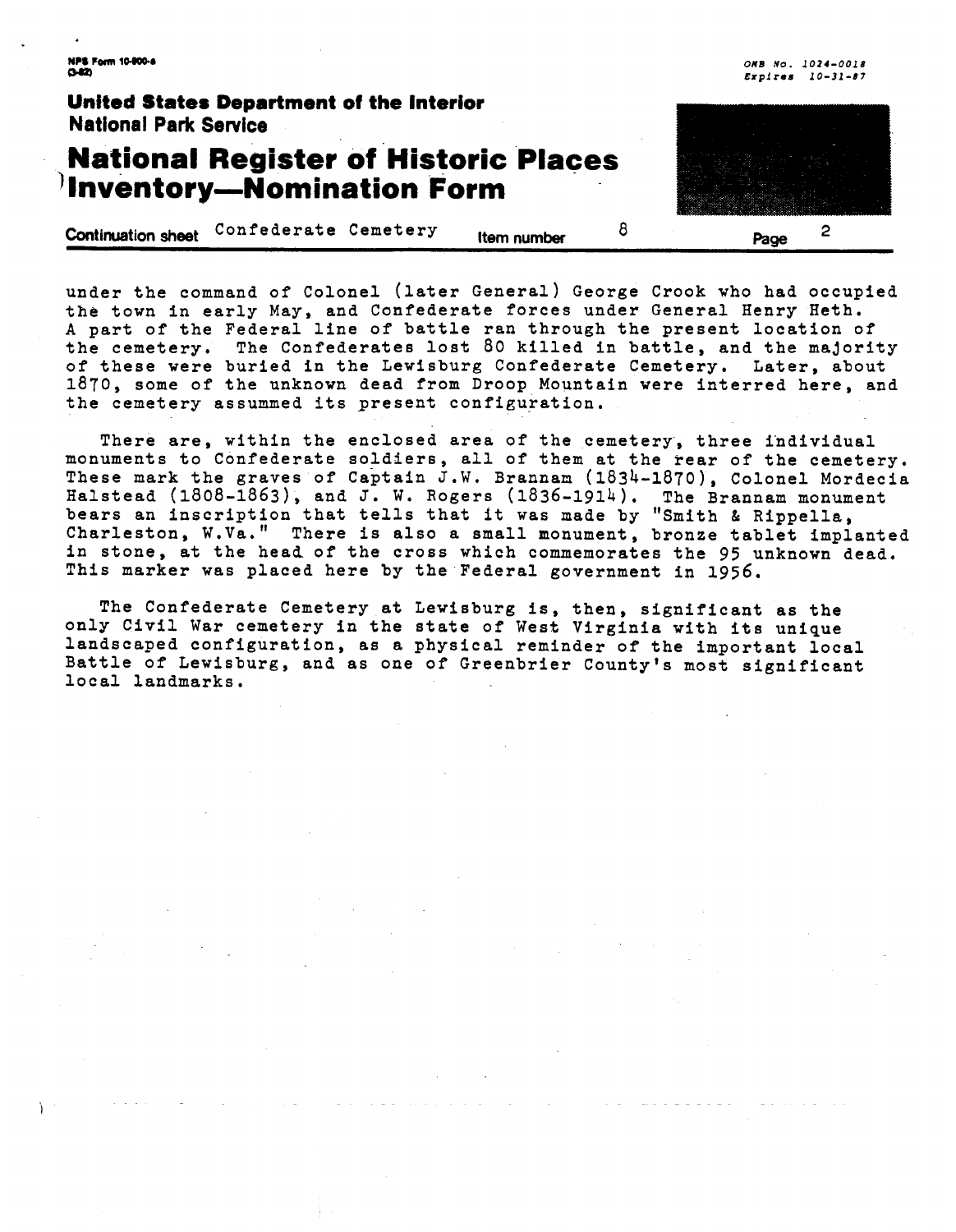# 9. Major Bibliographical References

"Historic Cemeteries of Lewisburg", pamphlet, Lewisburg Historic Landmark Commission, Lewisburg, W.Va., 1986

Official Records of the War of the Rebellion of the Union and Confederate Armies, Washington, D.C., Government Printing Office, 1901

Quadrangle scale 1":24,000+

#### 10. **Geographical Data**

Acreage of nominated property **approx.**  $\frac{1}{2}$  acre

Quadrangle name Lewishurg, W.Va.

**UTM References** 

| $A_{11}$<br>- 71<br>Zone | 481<br>51<br>80 l<br>2 <sub>1</sub><br>Easting | 7,8,0<br>ш<br><b>Northing</b> | B 1<br>Zone | <b>Easting</b> | <b>Northing</b> |
|--------------------------|------------------------------------------------|-------------------------------|-------------|----------------|-----------------|
| $c_{\perp}$              |                                                |                               | D           |                |                 |
| $E \perp$                |                                                |                               |             |                |                 |
| $\mathbf{G}$             | $\overline{\phantom{a}}$                       | $\sim$                        |             |                |                 |

### Verbal boundary description and justification

Beginning at the point where the western side of a greenway approximatly 800 feet south of the southern terminus of Maple Street meets the northeast corner of the wrought-iron fence that surrounds the Confederate Cemetery;

|                              | List all states and counties for properties overlapping state or county boundaries                                                                                                                                                                                                                                                  |        |           |               |                   |  |
|------------------------------|-------------------------------------------------------------------------------------------------------------------------------------------------------------------------------------------------------------------------------------------------------------------------------------------------------------------------------------|--------|-----------|---------------|-------------------|--|
| state<br>N/A                 | code                                                                                                                                                                                                                                                                                                                                | county |           |               | code              |  |
| state                        | code                                                                                                                                                                                                                                                                                                                                | county |           |               | code              |  |
|                              | <b>Form Prepared By</b>                                                                                                                                                                                                                                                                                                             |        |           |               |                   |  |
| name/title                   | Michael J. Pauley, Historian and Michael Gioulis, Preservation Con-                                                                                                                                                                                                                                                                 |        |           |               |                   |  |
| organization                 | Pauley and Gioulis                                                                                                                                                                                                                                                                                                                  |        | date      | July 30, 1987 | -sultant          |  |
| street & number              | 4651 Victoria Road                                                                                                                                                                                                                                                                                                                  |        | telephone | 304           | 744-9342          |  |
| city or town                 | Charleston                                                                                                                                                                                                                                                                                                                          |        | state     | West Virginia |                   |  |
|                              | 12. State Historic Preservation Officer Certification                                                                                                                                                                                                                                                                               |        |           |               |                   |  |
|                              | The evaluated significance of this property within the state is:<br>$\mathbf{X}$ state<br>national                                                                                                                                                                                                                                  | local  |           |               |                   |  |
|                              | As the designated State Historic Preservation Officer for the National Historic Preservation Act of 1966 (Public Law 89-<br>665), I hereby nominate this property for inclusion in the National Register and certify that it has been evaluated<br>according to the criteria and procedures set forth by the National Park Service. |        |           |               |                   |  |
|                              | <b>State Historic Preservation Officer signature</b>                                                                                                                                                                                                                                                                                |        |           |               |                   |  |
| title                        | State Historic Preservation. Officer                                                                                                                                                                                                                                                                                                |        |           | date          | December 11, 1987 |  |
| For NPS use only             | I hereby certify that this property is included in the National Register                                                                                                                                                                                                                                                            |        |           |               |                   |  |
|                              |                                                                                                                                                                                                                                                                                                                                     |        |           | date          |                   |  |
|                              | Keeper of the National Register                                                                                                                                                                                                                                                                                                     |        |           |               |                   |  |
| Attest:                      |                                                                                                                                                                                                                                                                                                                                     |        |           | date          |                   |  |
| <b>Chief of Registration</b> |                                                                                                                                                                                                                                                                                                                                     |        |           |               |                   |  |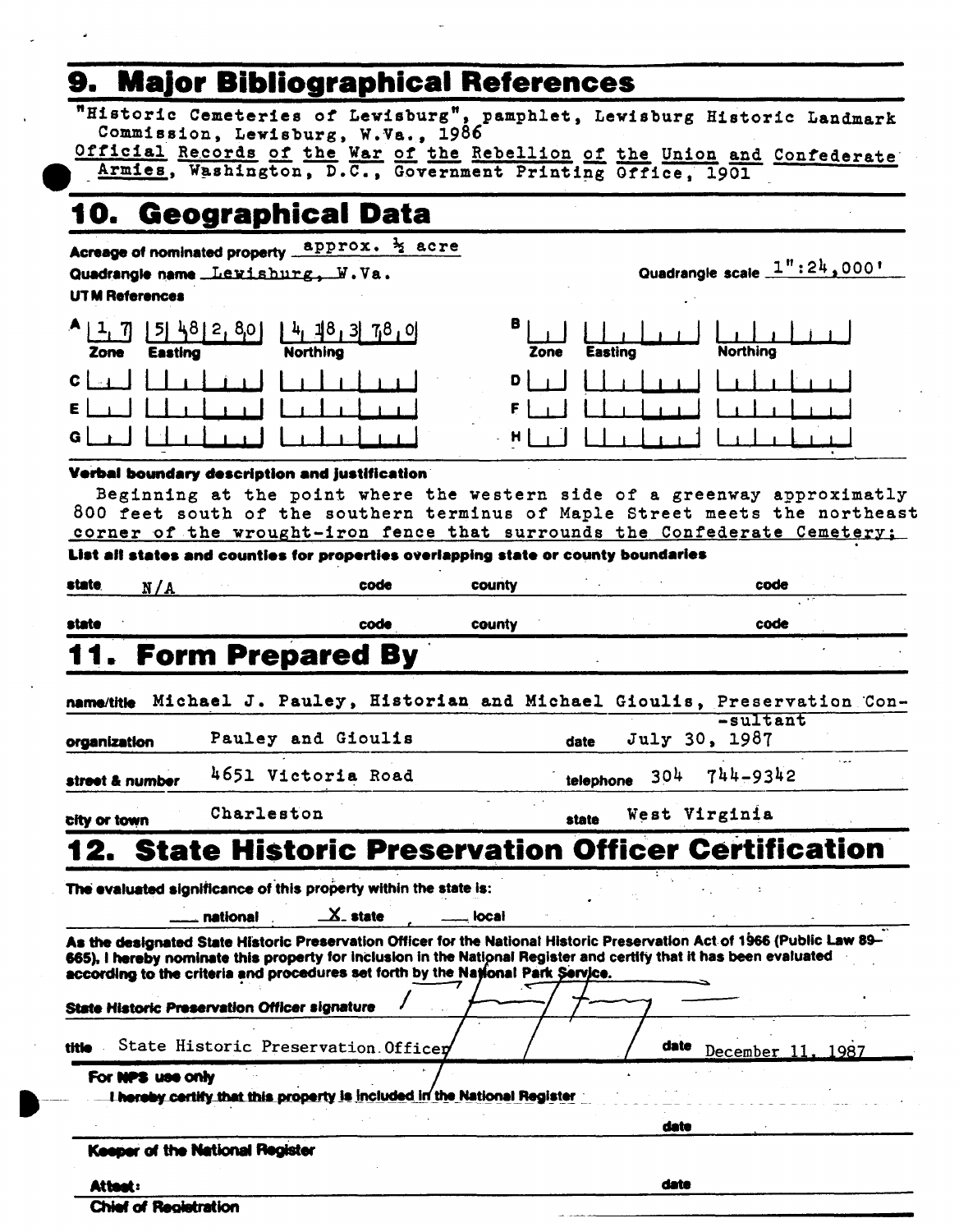**NPS Form 10-900-6**  $0-12$ 

**OMB No. 1074-0018 Expfter 10-31-87** 

### **United States Department of the Interior National Park Sewice**

## **National Register of Historic Places Inventory-Nomination Form**

| 2                 |  |
|-------------------|--|
| ö<br>m<br>ین<br>е |  |

**Confederate Cemetery Item number** 9 **Page** 

Rice, Otis K., <u>A History of Greenbrier County</u>, Parsons, W.Va., McClain Printing Co., Greenbrier Historical Society, publisher, 1986<br>Stutler, Boyd B., <u>West Virginia in the Civil War</u>, Charleston, W.Va.,<br>Education Foundat Printing Co., Greenbrier Historical Society, publisher, 1986

Stutler, Boyd B., <u>West Virginia in the Civil War</u>, Charleston, W.Va., Education Foundation, Inc., 1966

Item 10 Verbal boundary description p. 2

thence along the front of said fence (which is also the western side of the aforementioned greenway,).for 106 feet to the southeast corner of said wrought-iron fence; thence **95** feet west along the southern side of said wrought-iron fence to the southwest corner of said fence; thence 99 feet north along the western side of said wrought-iron fence to its northwest corner; thence 92 feet east along the northern side of said wrought-iron fence which is also the southern side of a gravel road to the point of beginning, enclosing approximatly the northern half of Lot. No. 111 of Lewisburg City Map 15,-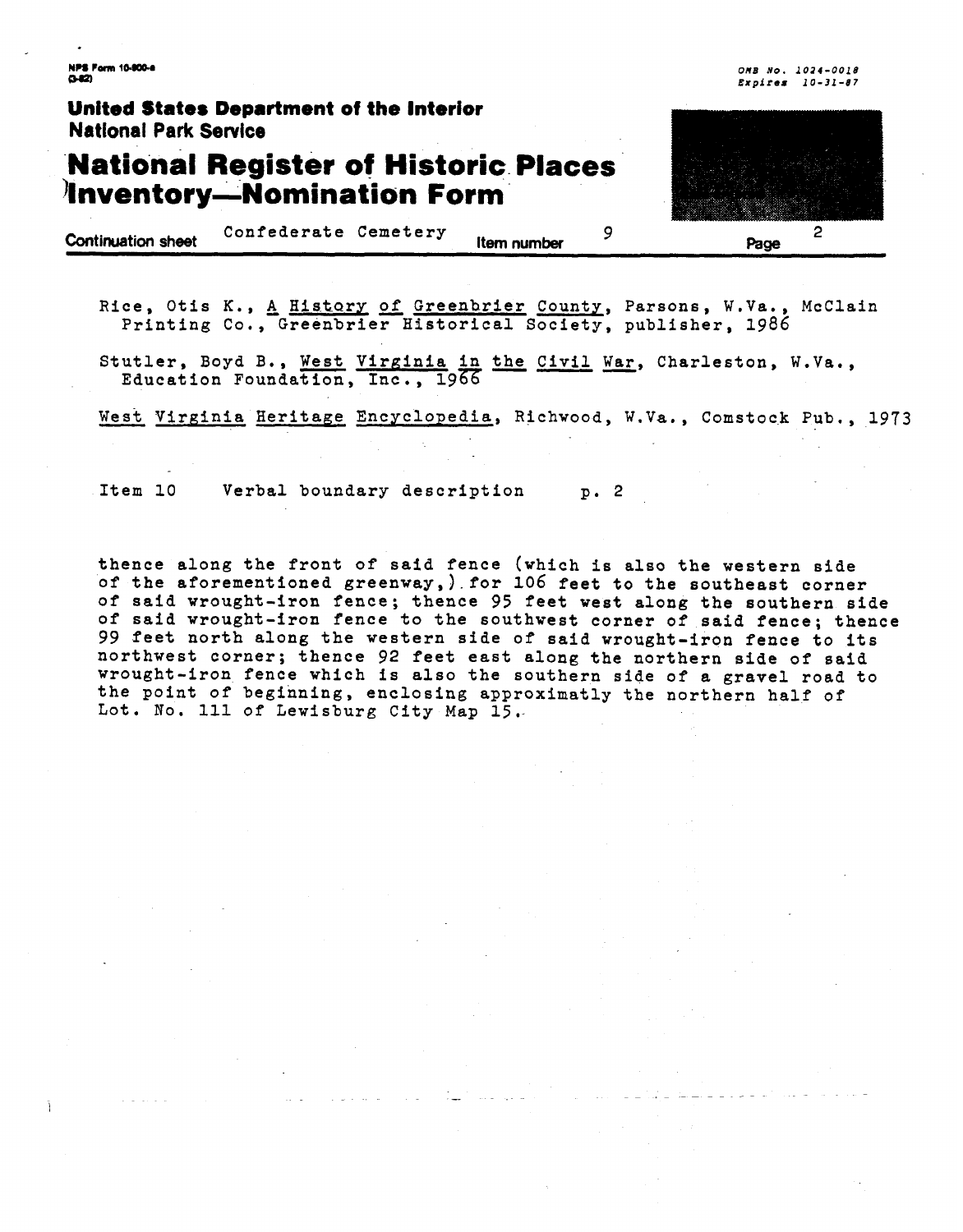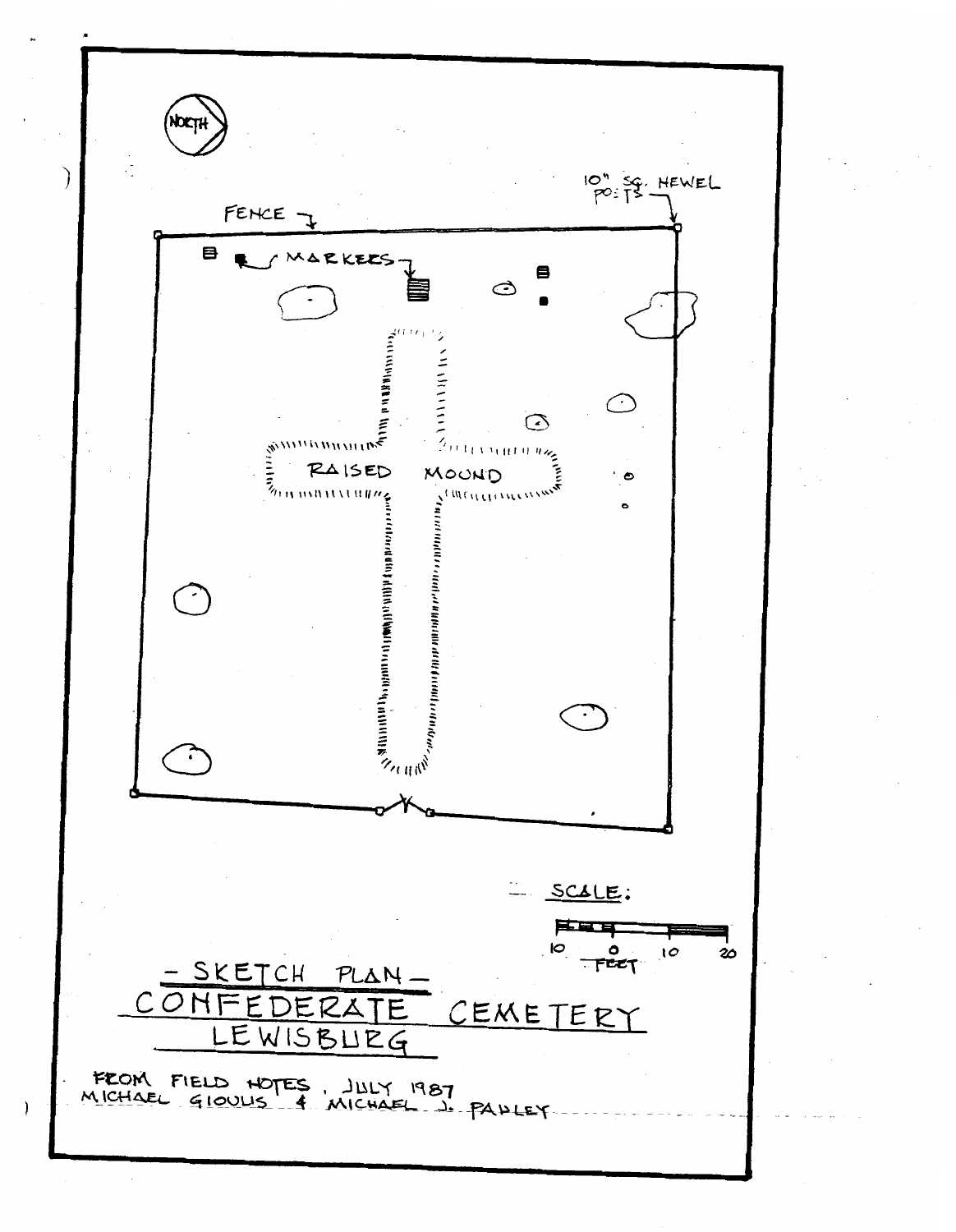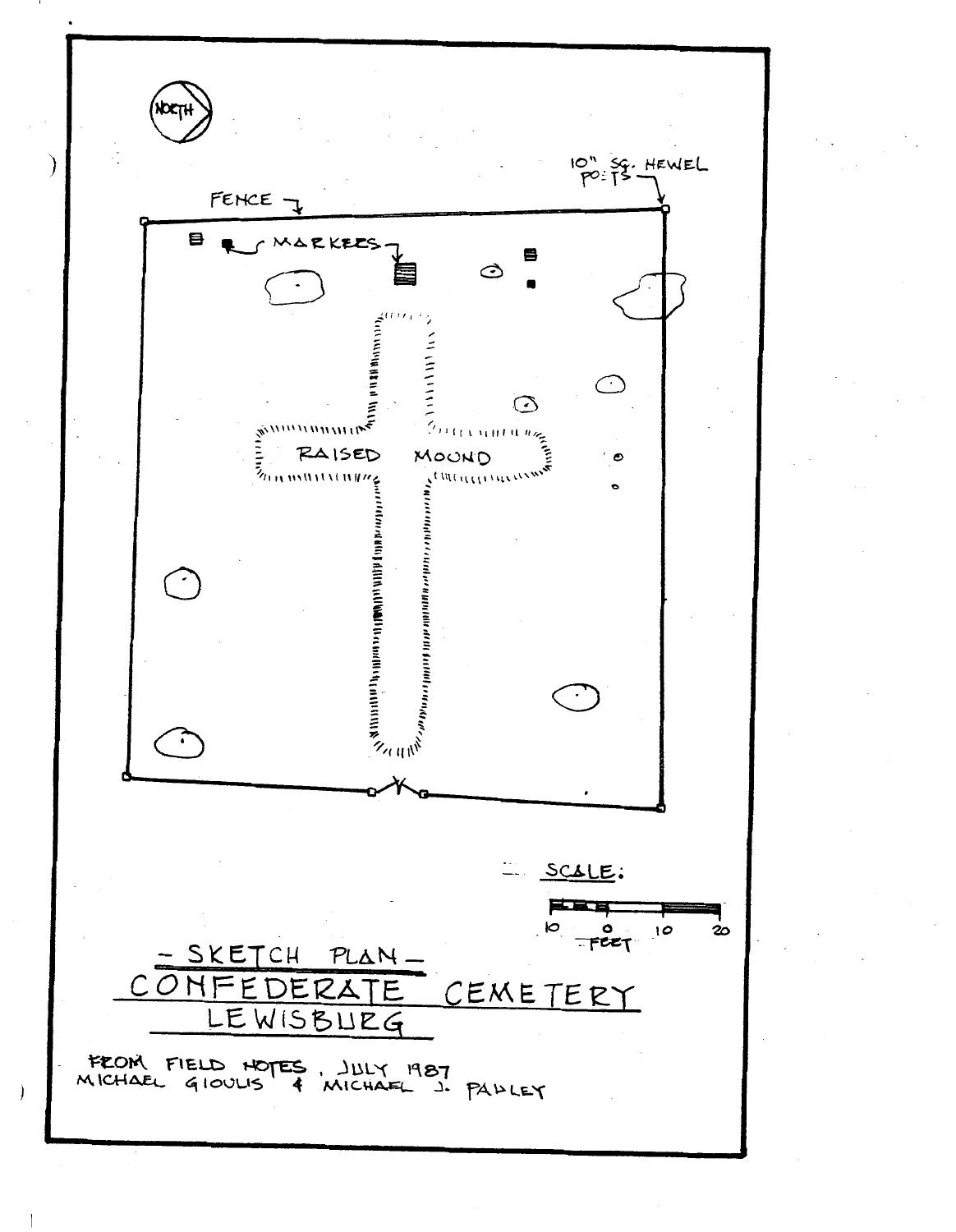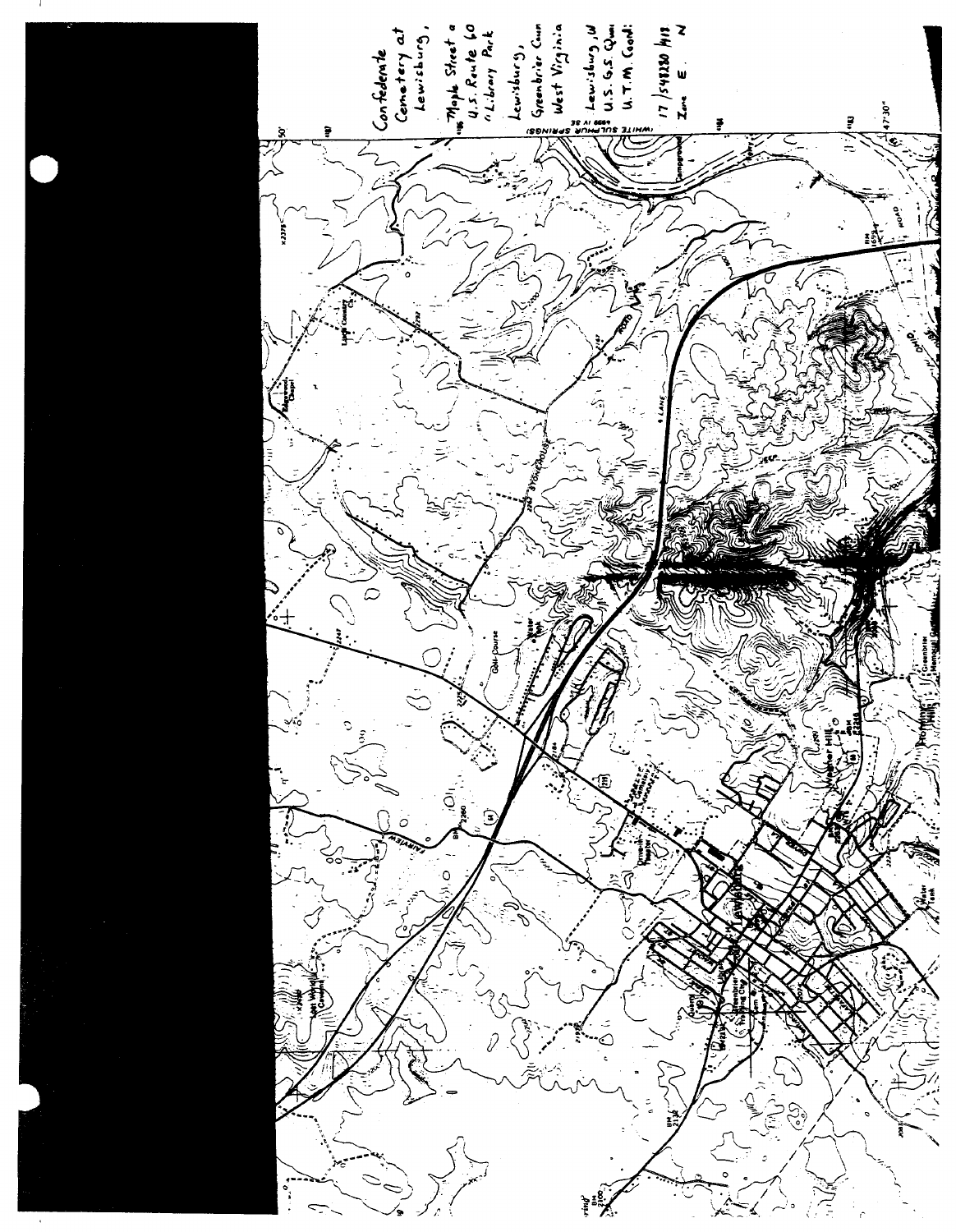HERE REST THE REMAINS OF **CONFEDERATE SOLDIERS** KILLED OR DIED OF DISEASE AND WOUNDS IN THE BATTLE OF LEWISBURG